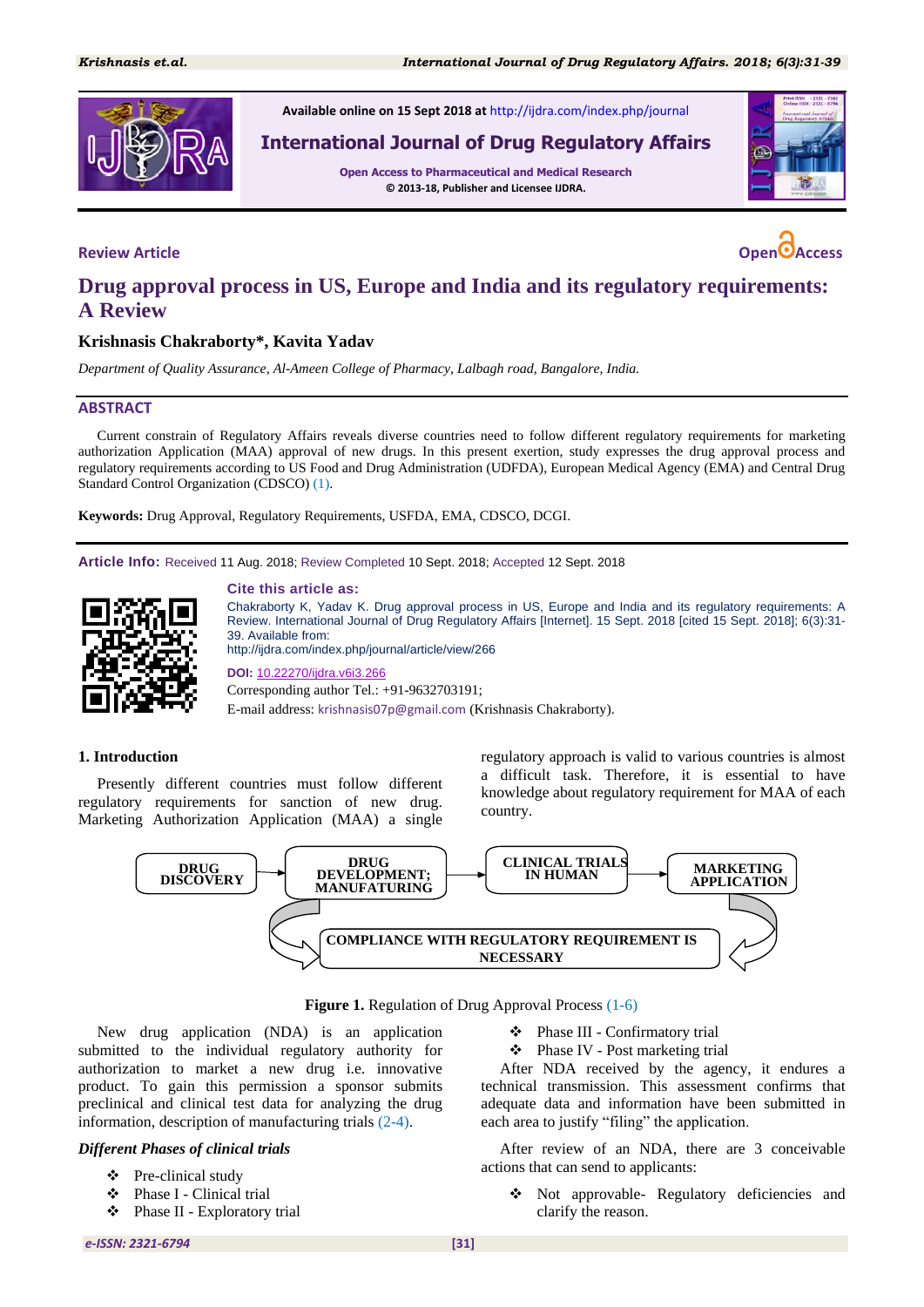- Approvable Drug can be approved but minor deficiencies that can be amended like-labeling changes and commitment or to do post-approval studies.
- Approval- Drug is approved.

If the action taken is either an approvable or a not approvable, then the regulatory body offers applicant with an opportunity to meet with agency and discuss the deficiencies [\(5](#page-7-4)[-7\)](#page-7-5).

### **2. Drug Approval Process in United States**

In 1820, USA drug regulation was started with the establishment of U.S. Pharmacopoeia.

In 1937, due to Sulphanilamide tragedy, the Federal Food, Drug and Cosmetic Act (of 1938) was enacted and supplementary new provisions that new drugs must be shown harmless before marketing.

Additional, in 1962, the Kefauver-Harris Amendment Act was passed which require that manufacturers must demonstrate that drug is safe and effective (for the claims made in labelling) [\(8\)](#page-7-6).



**Figure 2.** Drug Approval Process in United State [\(9](#page-7-7)[-11\)](#page-7-8)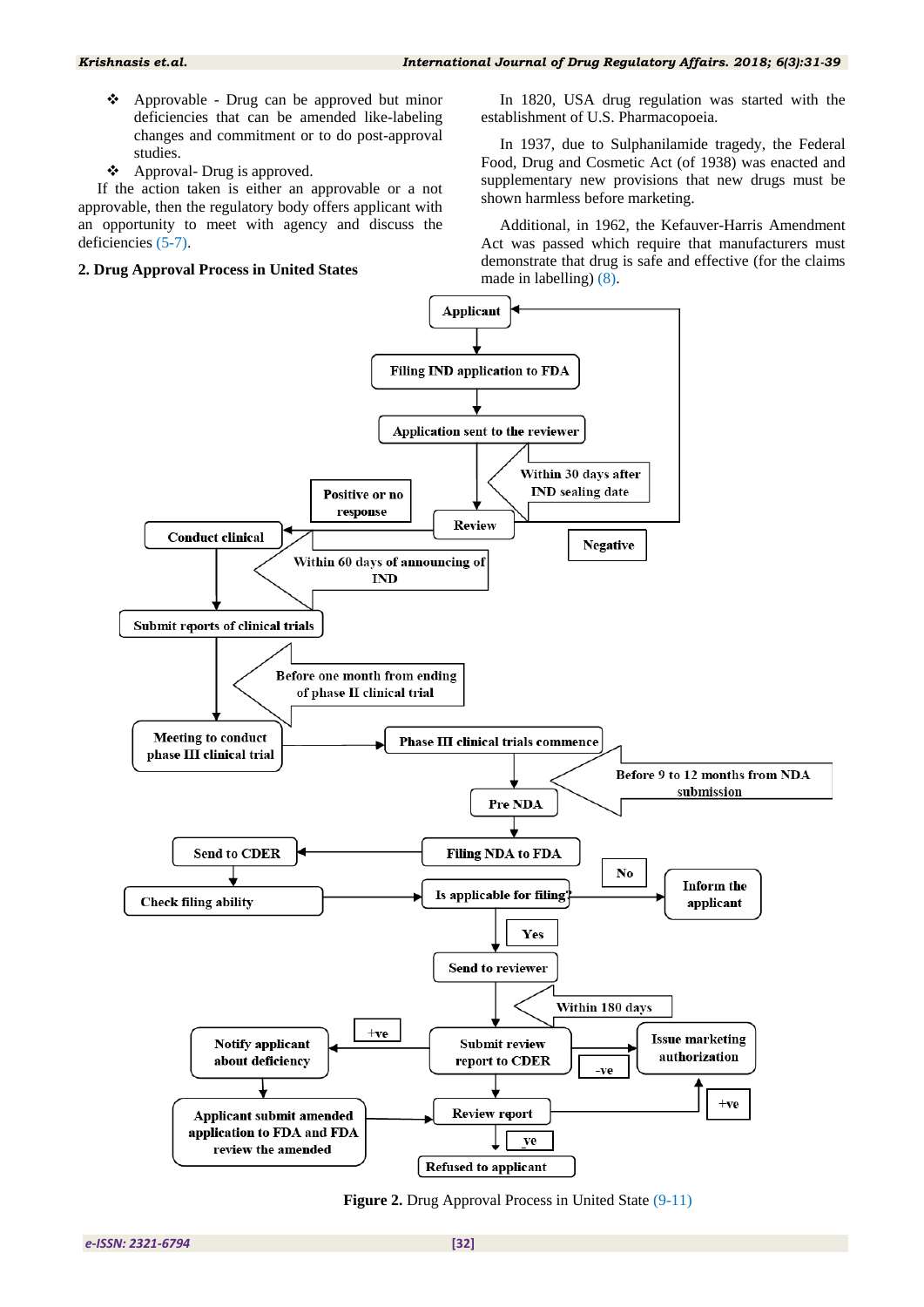The United States has believably the world's most stringent standards for approving new drugs. Drug approval standards in the United States are considered by many to be the most demanding in the world.

The Food and Drug Administration (FDA) is responsible for protecting and promoting public health. Like general drug approval process, FDA's new drug approval process is also accomplished in two phases: clinical trials (CT) and New Drug Application (NDA) approval. FDA approval process begins only after submission of Investigational New Drug (IND) application.

#### *Investigational New Drug (IND) Application*

It's an application filed to the FDA to start clinical trials in humans if the drug was found to be safe from the reports of Preclinical trials.

The IND application should provide high excellence preclinical data to justify the testing of the drug in humans. Almost 85% of drugs are subjected to clinical trials, for which IND applications are filed. An institution, called a Sponsor, is responsible for submitting the IND application [\(9,](#page-7-7)[10\)](#page-7-9).

A Pre - IND assessment can be organized with the FDA to deliberate multiple issues:

- The design of animal research, which is required to lend support to the clinical studies
- $\triangle$  The intended protocol for conducting the clinical trial
- $\div$  The chemistry, manufacturing, and control of the investigational drug.

#### *New drug application (NDA)*

A New Drug Application (NDA) can be filed only when the drug successfully passes all three phases of clinical trials and comprises all animal and human data, data analyses, pharmacokinetics of drug and its manufacturing and anticipated labelling. The preclinical, clinical reports and risk-benefit analysis are studied at the Centre for Drug Evaluation.

If clinical studies confirm that a new drug is comparatively safe and effective, and will not pose irrational risks to patients, the manufacturer files a New Drug Application (NDA), the actual request to manufacture and can market the drug in the United States.

Generally, approval of an NDA is granted within two years, however, this process can be finalized from two months to several years. The innovating company is permitted to market the drug after the approval of an NDA and is considered to be in Phase IV trials. In this phase, new areas, uses or new populations, long-term effects, and how participants respond to different dosages are explored [\(11\)](#page-7-8).

#### **3. Drug Approval Process in Europe**

In European Union (EU), the medical products were approved for marketing at the National level initially. The mutual recognition process was introduced in 1938 and a

single national review in case of pharmaceutical/ medicinal products for marketing authorization in EU countries.

The prime purpose of this procedure was to create a united standard for product review among national regulatory authorities. In 1987, for high-technology or biologically derivative products, the concentration procedure was established by directive 87/22, in which product valuation should be finalized by Committee for Proprietary Medicinal Products (CPMP) as well the normal national regulatory evaluation. Further, in 1993, by council regulation (EEC) 2309/93, the awareness procedure was replaced with centralized procedure, by which all the high-tech and biologically derived product was reviewed and granted EU's wide marketing authorization by the EU's CPMP. Correspondingly, the drug approval process in European countries is also accomplished in two phases: Clinical trial and marketing authorization.

A Clinical Trial Application (CTA) is filed to the competent authority of the state to conduct the clinical trial within EU countries. The competent authority of that member state reviews the application. The clinical trials are conducted only after the approval. The purpose and phases of clinical trials are analogous as specified in FDA drug approval process.

After completing of all three phases of clinical trials, marketing authorization application (MAA) is filed including all animal and human data, its analyses, as well as pharmacokinetics, manufacturing and proposed labelling.

#### *Centralized Procedure*

The Committee for Human Medicinal Products (CHMP) evaluates the applications received by the EMEA. In view of the applicant's preference, CHMP agreements out assessment work in one of the member states ("Rapporteur"). After the complete assessment, the CHMP deliver opinion to EU Commission within 210 days. The EU Commission appeals remarks from other member states, if a positive opinion from CHMP is acknowledged. The other member states can respond in about 28 days. When a license is recommended, a European Public Assessment Report (EPAR) is produced and marketing authorization is issued. This authorization is indorsed throughout the European Union and is for five years, however, the extension can be applied to the EMEA three months before the expiration of this period  $(12,13)$  $(12,13)$ .

Centralized process is compulsory for:

- Biotechnology processed medicines, such as genetic engineering.
- \* Medicines for treatment of Cancer, HIV/AIDS, diabetes, neurodegenerative disorders and other immune dysfunctions.
- Medicines officially nominated 'Orphan medicines'.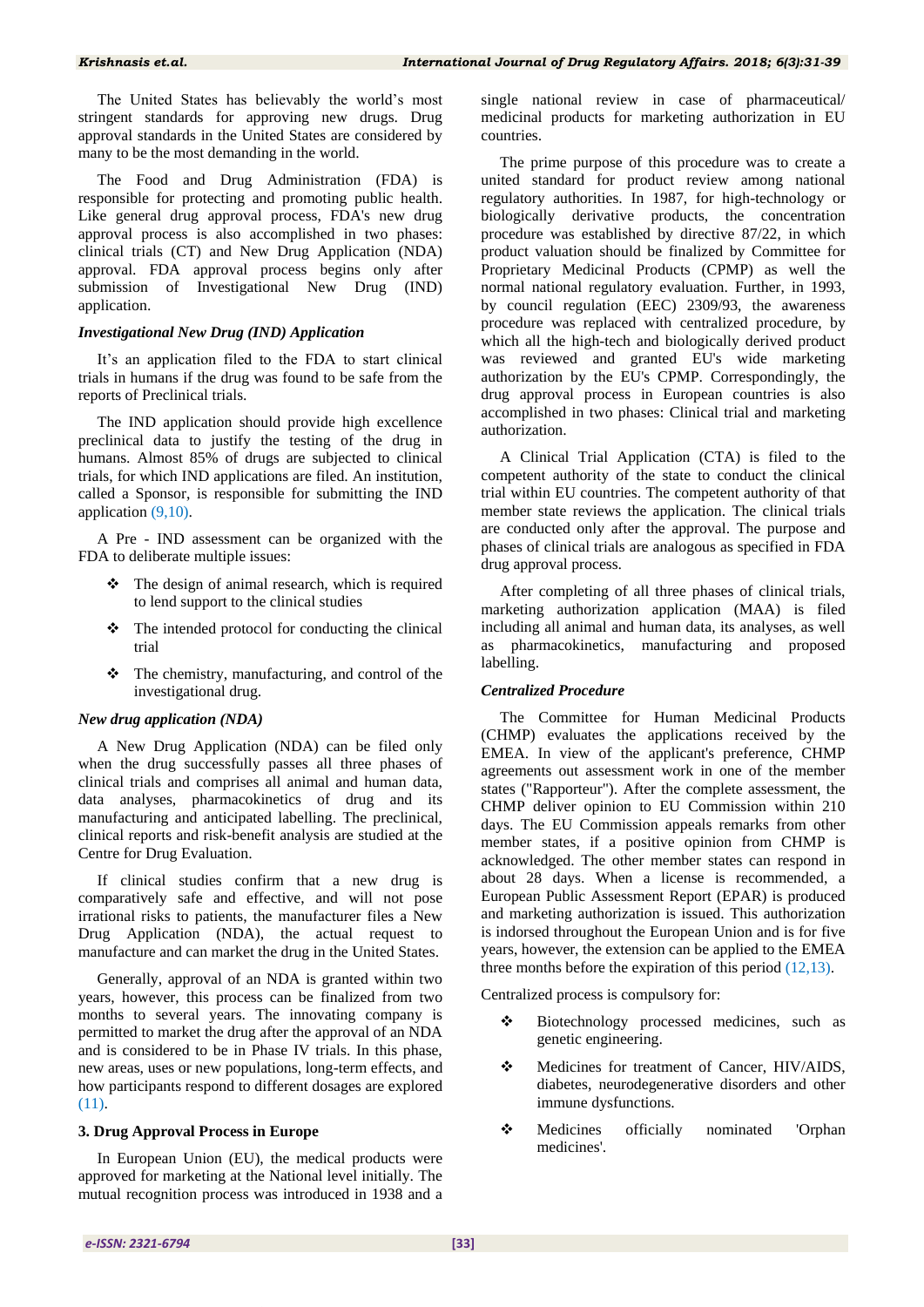

**Figure 3.** Centralized Procedure for Marketing Authorization in EU (12)



**Figure 4.** Decentralized Procedure for Marketing Authorization in EU [\(12](#page-7-10)[,13\)](#page-7-11)

#### *Decentralized Procedure*

To receive marketing authorizations in numerous member states, the centralized procedure is not mandatory; in such case the decentralized procedure is to be used. An application is submitted to competent authorities of each of the member states, where a

marketing authorization is to be required. The information like quality, efficacy, safety, administrative information shall be submitted and a list of all Concerned Member States (CMSs) and one-member state to act as Reference Member State (RMS). A draft assessment report on the medicinal product is prepared and the CMS and the RMS confirm the application within a time frame of 14 days.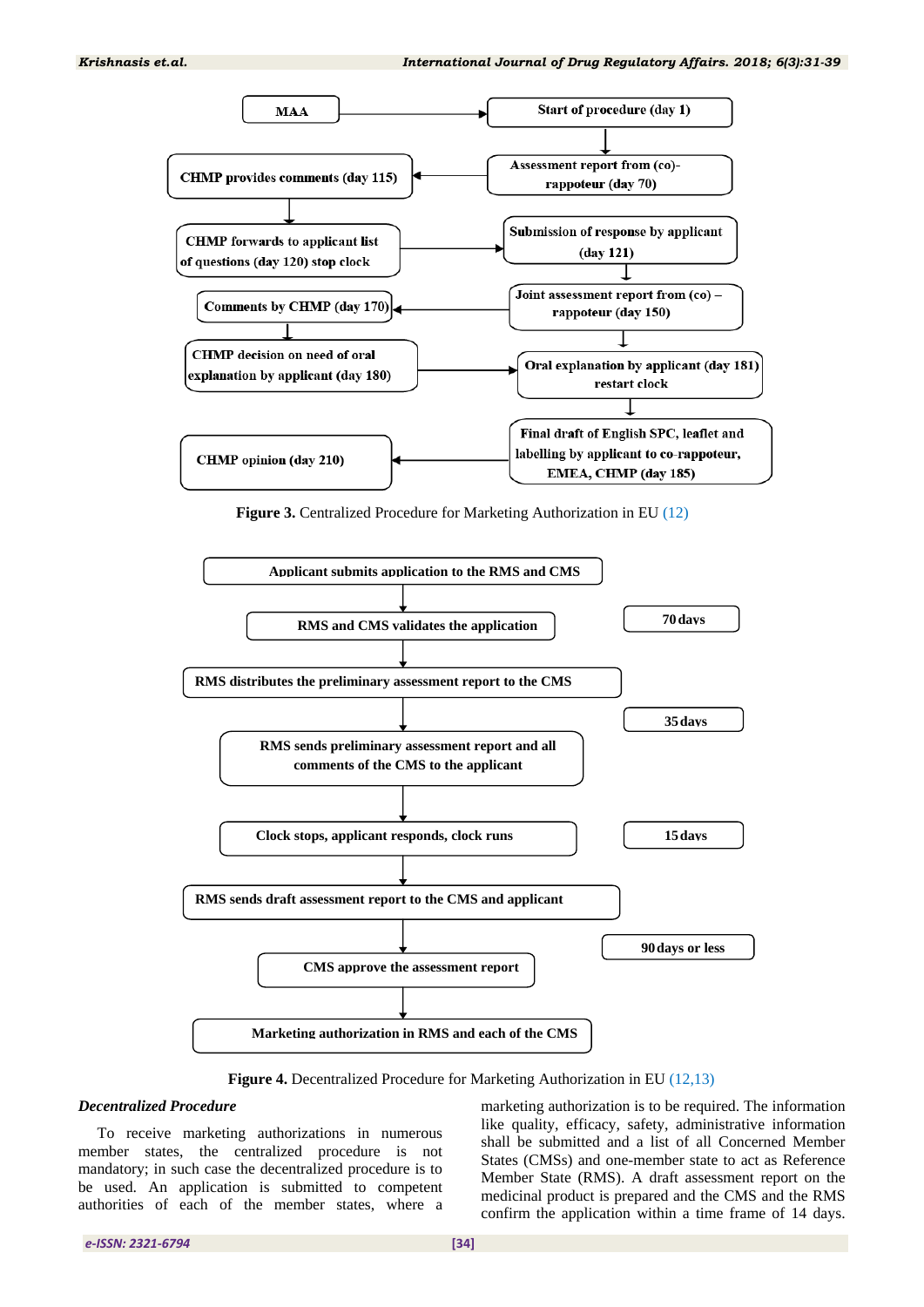The RMS prepare draft summary of product characteristics, labelling and package leaflet within 120 days. This report can be approved within 90 days.

However, if a medicinal product is supposed to cause potential serious risk to public health, CMS will inform to other CMS, RMS and applicant and further conclusion in this regard is taken within 30 days. Within 60 days of the announcement of the points of disagreement, all member states reach to an agreement on the action to be taken.

After a conclusion to an agreement of the member states, the RMS records the agreement and informs to the applicant.

However, if the member states could not reach an agreement, then CHMP intervenes and take a final decision keeping in view of the written or oral explanations of the applicant.

#### *Nationalized Procedure*

The Nationalized procedure is one which permits applicants to receive a marketing authorization in onemember state only.

- To obtain a national marketing authorization, an application must be submitted to the competent authority of the Member State.
- New active substances which are not mandatory under Centralized procedure can obtain marketing authorization under this procedure.
- $\div$  Timeline for this entire process is 210 Days

#### *Mutual Recognition Procedure*

The Mutual Recognition procedure allows applicants to obtain a marketing authorization in the concerned member states (CMS) other than the Reference member state (RMS), where the drug is previously approved [\(14-](#page-7-12) [16\)](#page-7-13).



**Figure 5.** Mutual Recognition Procedure for Drug Approval Process in EU [\(12-](#page-7-10)[16\)](#page-7-13).

#### **4. Drug Approval Process in India**

The Drug and Cosmetic Act 1940 and Rules 1945 were proclaimed by the India's parliament to regulate the import, manufacture, distribution and sale of drugs and cosmetics.

The Central Drugs Standard Control Organization (CDSCO), and the office of its leader, the Drugs Controller General (DCGI) was established [\(17\)](#page-7-14).

In 1988, the Indian government added Schedule Y to the Drug and Cosmetics Rules 1945.

Schedule Y provides the guidelines and requirements for clinical trials, which was further reviewed in 2005 to bring it at par with worldwide recognized procedure.

When a company in India wants to manufacture/ import a new drug, must apply to seek permission from the licensing authority (DCGI) by filing in Form 44 also submitting the data as given in Schedule Y of Drugs and Cosmetics Act 1940 and Rules 1945. To demonstrate its efficacy and safety in Indian population, must conduct clinical trials in accordance with the guidelines specified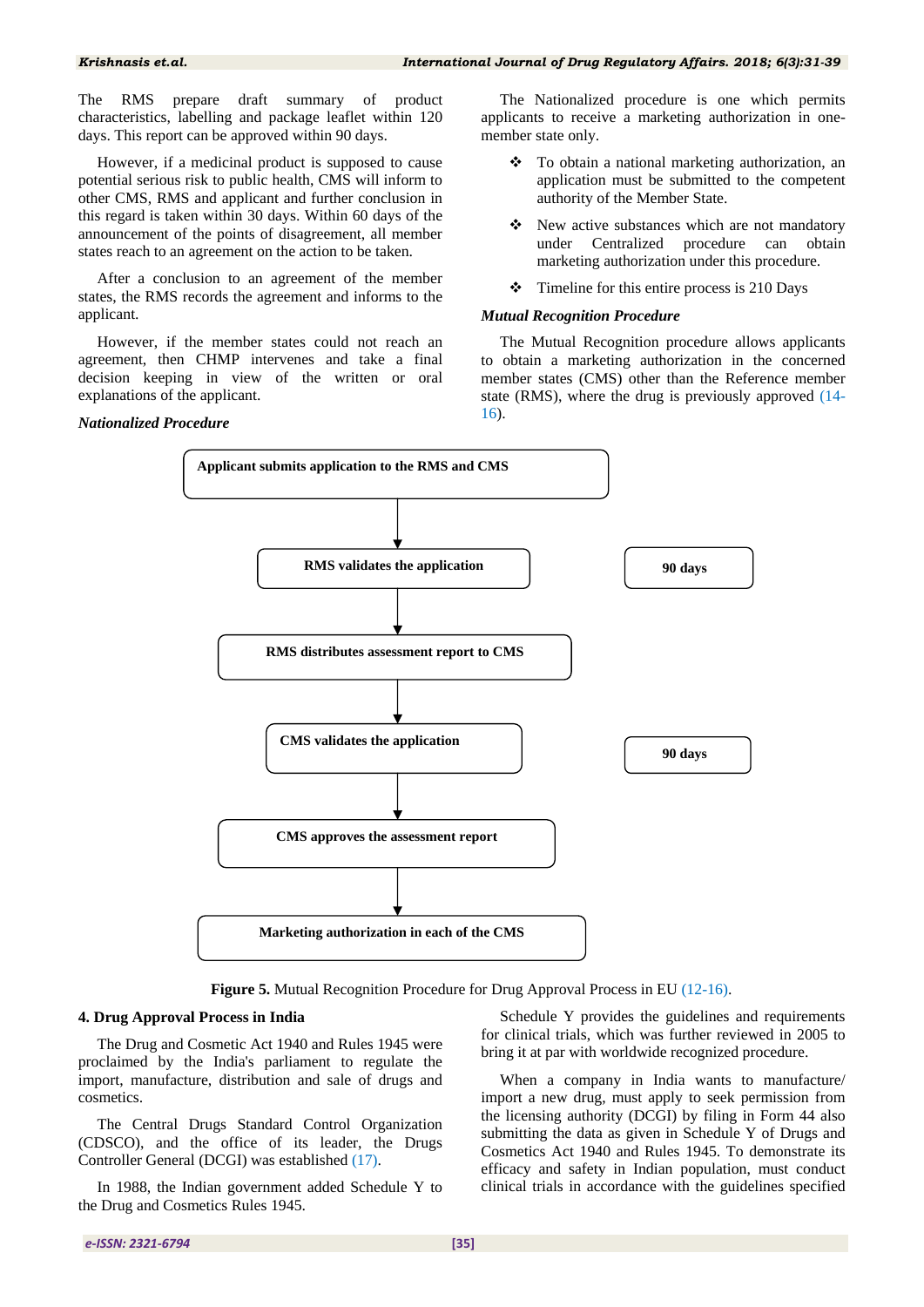in Schedule Y and submit the report of such clinical trials in specified format [\(18\)](#page-7-15).

Rule- 122A of the Drug and Cosmetics Act says that the clinical trials may be waived in the case of new drugs which are approved and being used for several years in other countries. Section 2.4 (a) of Schedule Y of Drugs and Cosmetics Act 1940 and Rules 1945 says for those drug substances which are discovered in India all phases of clinical trials are compulsory.

Section 2.4 (b) of Schedule Y of Drugs and Cosmetics Act 1940 and Rules 1945 says that for those drug substances which are discovered in countries other than India; the applicant should submit the data presented from other countries and the licensing authority may necessitate to replication all the studies or permit him to proceed from Phase III clinical trials.

Demonstration of safety and efficacy of the drug product for use in humans is essential before the drug product can be approved for import or manufacturing of new drug by the applicant by Central Drugs Standard Control Organization (CDSCO). The regulations under Drugs and Cosmetics Act 1940 and its rules 1945, 122A, 122B and 122D and further Appendix I, IA and VI of Schedule Y, describe the information required for approval of an application to import or manufacture of new drug for marketing.

The changes in the Drugs and Cosmetics Act includes, launching definitions for Phase I-IV trials and clear responsibilities for investigators and sponsors. The clinical trials were further divided into two categories in

2006. In one category clinical trials can be conducted in other markets with competent and established regulatory systems whereas the remaining ones fall in to another category other first category.

An application to conduct clinical trials in India should be submitted along with the data of chemistry, manufacturing, control and animal studies to DCGI. The date regarding the trial protocol, investigator's brochures, and informed consent documents should also be attached.

A copy of the application must be submitted to the ethical committee and the clinical trials are conducted only after approval of DCGI and ethical committee.

To regulate the maximum tolerated dose in humans, adverse reactions, on healthy human volunteers, Phase I clinical trials are conducted. The therapeutic uses and effective dose ranges are determined in Phase II trials in 10-12 patients at each dose level. The confirmatory trials (Phase III) are conducted to generate data regarding the efficacy and safety of the drug in approximate 100 patients (in 3-4 centers) to confirm efficacy and safety claims. Phase III trials should be conducted on a minimum of 500 patients spread across 10-15 centers, If the new drug substance is not marketed in any other country [\(19,](#page-7-16)[20\)](#page-8-0).

After the NDA approval, when an Organization can distribute and market the product, it is considered to be in Phase IV trials, in which new uses or new populations, long-term effects, etc. are explored.



**Figure 6.** Drug Approval Process in India [\(19](#page-7-16)[-23\)](#page-8-1)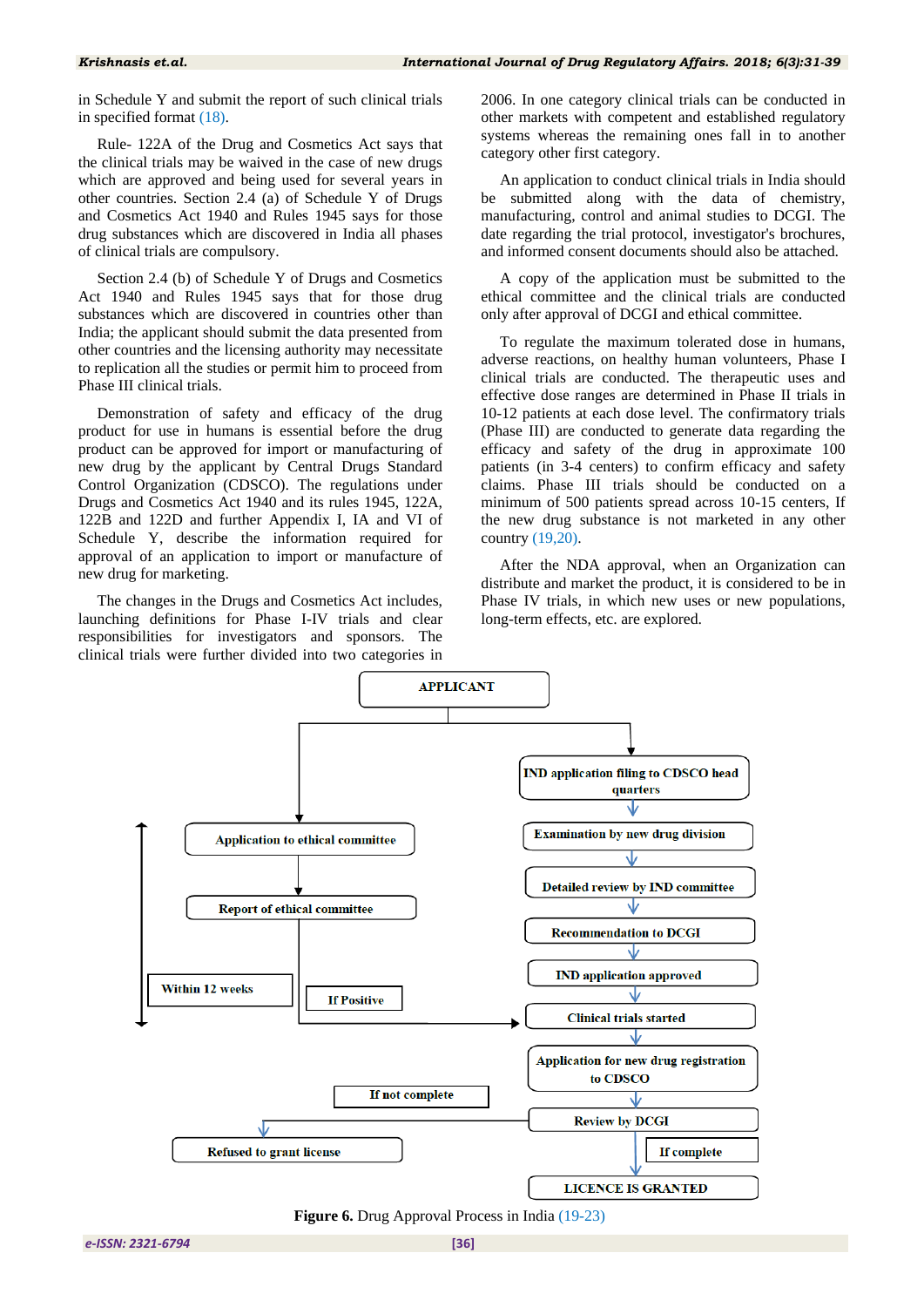The drug approval process included mainly the two steps, application to conduct clinical trial and application to the regulatory authority for marketing authorization of drug. The new drug approval process of various countries is similar in some of the aspects whereas it varies in some aspects. In most of the counties, sponsor firstly files an application to conduct clinical trial, and only after the approval by the regulatory authority, the applicant conducts the clinical studies and further applies to the regulatory authority for marketing authorization of drug. In all countries, information submitted to regulatory authorities regarding the quality, safety and efficacy of drug is similar; however, the time, fee and review process of clinical trials and marketing authorization application differs. To harmonize, the International Conference on Harmonization (ICH) has taken major steps for recommendations in the uniform interpretation and application of technical guidelines and requirements.

Through the International Conference on Harmonization (ICH) process, the Common Technical Document (CTD) guidance has been developed for United States, European Union, Canada, Japan and other

This step will ultimately reduce the need to duplicate work carried out during the research and development of new drugs. Therefore, harmonization of drug approval processes either by ICH or WHO may be initiated at

The regulatory agency for USA and INDIA is a single agency i.e. USFDA and CDSCO respectively, whereas in EUROPE, there are three regulatory agencies, they are EMEA, CHMP and NATIONAL HEALTH AGENCY.

countries. Hence, India also tracks the same.

**5. Discussion**

global level.

Through the International Conference Harmonization (ICH) process, the Common Technical Document (CTD) guidance has been developed for United States, European Union, Canada, Japan and other countries.

Most countries have adopted the CTD format. Hence, CDSCO has also decided to adopt CTD format for technical requirements for registration of pharmaceutical products for human use.

#### **Stages of approval**

- Submission of Clinical Trial application for evaluating safety and efficacy.
- Requirements for authorization of new drugs approval.
- Post approval changes in biological products: quality, safety and efficacy documents.
- $\bullet$  Preparation of the quality information for drug submission for new drug approval.

The drug approval process varies from one country to another. In some countries, only a single body regulates the drugs and responsible for all regulatory task such as approval of new drugs, providing license for manufacturing and inspection of manufacturing plants e.g. in USA, FDA performs all the functions. However, in some counties all tasks are not performed by a single regulatory authority, such as in India, this responsibility is divided on Centralized and State authorities. Some counties have two review processes as normal review process and accelerated review process as in USA and some countries have only a single review process as in India. Similarly, the format used for the demonstration of dossier submitted for approval of drug is also dissimilar. In some countries like as in USA, EU, Canada and Japan, it is mandatory that the dossier should be represented in eCTD format only [\(21](#page-8-2)[-23\)](#page-8-1).

| <b>Table 1</b> Principe transformation between US, EU and India |  |  |  |
|-----------------------------------------------------------------|--|--|--|
|-----------------------------------------------------------------|--|--|--|

| <b>Requirements</b>         | <b>US</b>                                                                    | EU                                                                                                                                                                                                                                              | India                                        |
|-----------------------------|------------------------------------------------------------------------------|-------------------------------------------------------------------------------------------------------------------------------------------------------------------------------------------------------------------------------------------------|----------------------------------------------|
| <b>Agency</b>               | One agency USFDA                                                             | Multiple agencies<br><b>EMEA</b><br><b>CHMP</b><br>$\bullet$<br>National health agencies<br>$\bullet$                                                                                                                                           | One agency DCGI                              |
| <b>Registration process</b> | One registration process                                                     | Multiple registration process<br>Centralised (European<br>community)<br>Decentralised (at least 2)<br>$\bullet$<br>member states)<br>Mutual recognition (at<br>$\bullet$<br>least 2 member states)<br>National (1 member<br>$\bullet$<br>state) | One registration process                     |
| <b>TSE/BSE study data</b>   | Not required                                                                 | Required                                                                                                                                                                                                                                        | Required                                     |
| <b>Braille code</b>         | <b>Braille</b><br>code<br>is<br>not<br>required on labelling                 | Braille<br>is required<br>code<br><sub>on</sub><br>labelling                                                                                                                                                                                    | Braille code is not required<br>on labelling |
| Post approval<br>changes    | Post approval changes in<br>the approved drug:<br>Minor<br>Moderate<br>major | Post variation in the approved<br>drug:<br>Type IA<br>Type IB<br>Type II                                                                                                                                                                        | Post approval changes:<br>Major<br>Moderate  |
| <b>REQUIREMENTS</b>         | <b>US</b>                                                                    | EU                                                                                                                                                                                                                                              | <b>INDIA</b>                                 |
| <b>Application</b>          | <b>ANDA/NDA</b>                                                              | <b>MAA</b>                                                                                                                                                                                                                                      | <b>MAA</b>                                   |

*e-ISSN: 2321-6794* **[37]**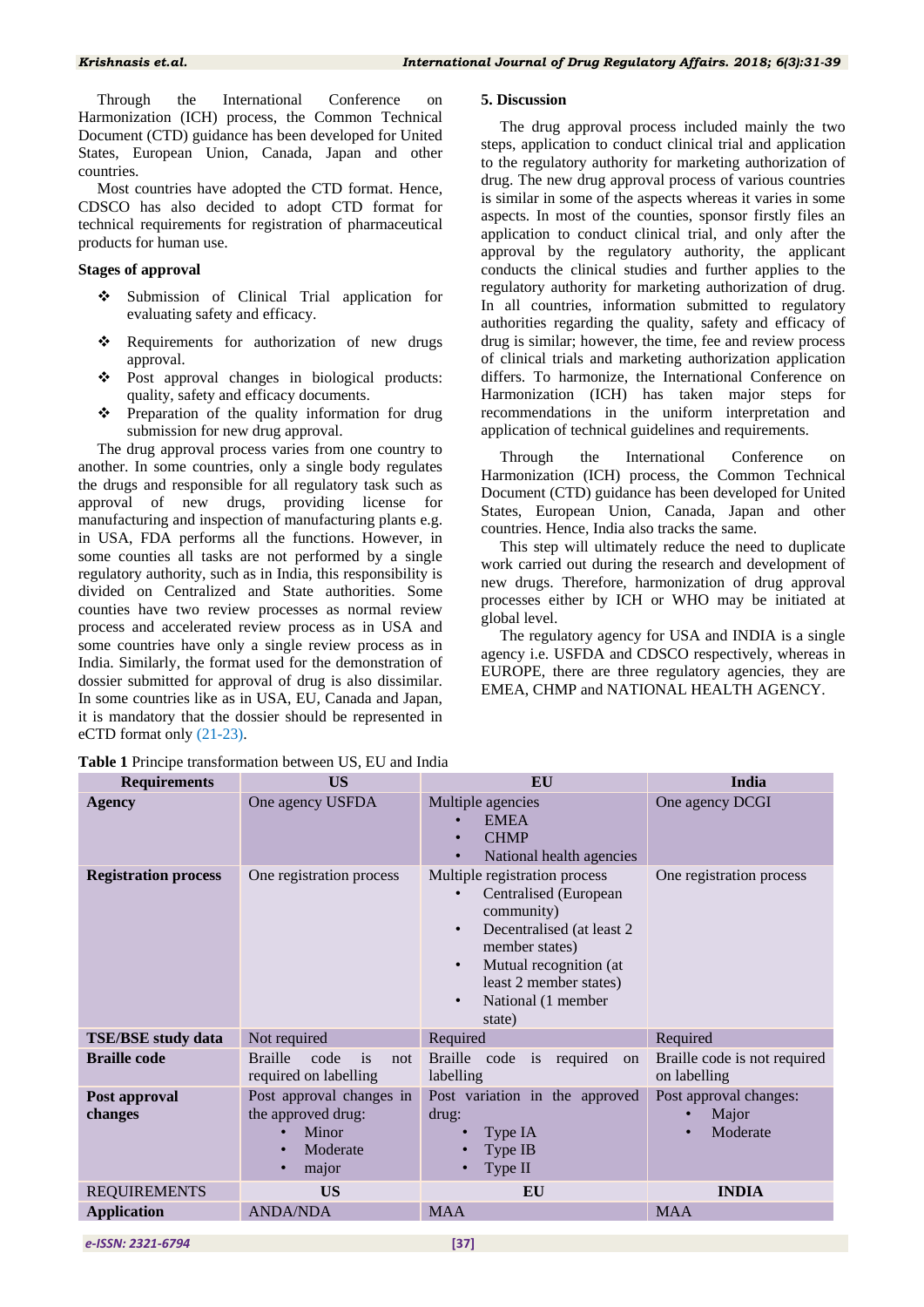| <b>Debarment</b><br>classification | Required       | Not required | Not required    |
|------------------------------------|----------------|--------------|-----------------|
| <b>Number of copies</b>            |                |              |                 |
| <b>Approval timeline</b>           | 18 months      | 12 months    | $2 - 18$ months |
| <b>Presentation</b>                | eCTD and paper | eCTD         | Paper           |

**Table 2** Manufacturing and control requirements

| <b>Requirements</b>       | US                                                                  | EU                                                                                   | India             |
|---------------------------|---------------------------------------------------------------------|--------------------------------------------------------------------------------------|-------------------|
| <b>Number of batches</b>  |                                                                     | 3                                                                                    |                   |
| Packaging                 | A minimum of $1,00,0000$                                            | Not required                                                                         | Not addressed     |
| <b>Process validation</b> | Not required at the time of<br>submission                           | Required                                                                             | Required          |
| <b>Batch size</b>         | 1 pilot scale or minimum of<br>1 lakh units whichever is<br>higher. | 2 pilot scales plus 1 lab<br>batch or minimum of 1 lakh<br>units whichever is higher | Pilot scale batch |

#### **6. Conclusion**

The Drug endorsements in the USA, Europe, Canada, Japan & India are the most challenging in the world. The primary purpose of the rules governing medicinal products in USA, Europe, Canada, Japan and India is to precaution public health. It is the role of public regulatory authorities to ensure that pharmaceutical companies comply with regulations. There are legislations that require drugs to be developed, tested, trailed, and manufactured in accordance to the guidelines so that they are safe and patient's well - being is protected.

#### **Acknowledgments**

We take the opportunity to express our gratitude to IJDRA journal for publishing the article.

#### **Conflict of interest**

The authors declare that there are no conflicts of interest.

#### **References**

- <span id="page-7-0"></span>1. Rick NG. Drugs from discovery to approval. New Jersey: John Wiley & Sons; 2015.
- <span id="page-7-2"></span>2. IRA R Berry, Robert P Martin, editors. The Pharmaceutical Regulatory Process. 2nd ed. Informa healthcare: 45; 2002 Dec 02.
- 3. Kuhlmann J. Int. Journal of Clinical Pharmacology and Therapeutics. 1999; 37(12):575-83.
- <span id="page-7-3"></span>4. Bhatt A. Indian Journal of Pharmacology. 2004; 36(4):207-8.
- <span id="page-7-4"></span>5. CDER Guidance. A review for OCRA US RAC Study [Internet]. US FDA 2012 [cited 2018 May 25]. Available from: https://www.fda.gov/cder/regulatory/applications/
- <span id="page-7-1"></span>6. Clinical trial registration: a statement from the
- International Committee of Medical Journal Editors. Med. J. 2004; 181:293-4.
- <span id="page-7-5"></span>7. Ed Miseta. What You Need to Know About FDA's Clinical Outcome Assessment Compendium [Internet]. [cited 2018 Jan 06]. Available from: https://www.clinicalleader.com/doc/what-you-needto-know-about-fda-s-clinical-outcome-assessmentcompendium-
- <span id="page-7-6"></span>8. U.S. Food and Drug. Law History [Internet]. US FDA; 2005 [cited 2018 Mar 10]. Available from:

https://www.fda.gov/AboutFDA/WhatWeDo/History/ Milestones/ucm128305.html.

- <span id="page-7-7"></span>9. Lipsky MS and Sharp LK. J Am Board Fam Pract. 2001; 14:362-7.
- <span id="page-7-9"></span>10. Jawahar N, Prashob Nair A, Ramachandran. Pharma Times. 2015; 47(1):35-9.
- <span id="page-7-8"></span>11. Food and Drugs: Chapter I-Food and Drug, Title 21: PART 312- Investigational New Drug Application [Internet]. 2003 [cited 2018 May 11]. Available from: https://www.access.gpo.gov/nara/cfr/waisidx\_03/21cf r312\_03
- <span id="page-7-10"></span>12. Jawahar N, Shrivastava N, Ramachandran, Priyadharshini RB. J. Pharm. Sci. & Res. 2015; 7(4):219-25.
- <span id="page-7-11"></span>13. U. Nitin Kashyap, Vishal Gupta, H V Raghunandan. J. Pharm. Sci. & Res. 2013; 5(6):131-6.
- <span id="page-7-12"></span>14. European Commission: The Notice to Applicants; Volume 2A; Procedures for marketing authorization [Internet]. EMEA; 2004 [cited 2018 Mar 15]. Available from: http://ec.europa.eu/health/files/eudralex/vol-2/a/vol2a \_chap1\_2005- 11
- 15. EMA. Guideline on non-clinical local tolerance testing of medicinal products [Internet]. EMEA; 2015 [cited 2018 Jan 10]. Available from: http://www.ema.europa.eu/ema/index.jsp?curl=pages/ includes/document/
- <span id="page-7-13"></span>16. Ghalamkarpour A. Marketing Authorization Procedures in the European Union - Making the Right Choice [Internet]. 2009 Dec [cited 2018 Jun 10]. Available from: https://www.sgsgroup.fr/~/media/Global/Documents/ Technical%20Documents/SGS-Clinical-Marketing-Authorization-EN-09.pdf
- <span id="page-7-14"></span>17. Regulatory requirements. Timeline for approval [Internet]. 2005 [Cited 2018 Feb 02]. Available from: www.clinpage.com/article/indias\_regulation\_timeline /C9.
- <span id="page-7-15"></span>18. Technical Guidance on Development of In vitro Companion Diagnostics and Corresponding therapeutic Products [Internet]. PMDA; 2013 Dec 26 [Cited 2018 Jan 10]. Available from: https://www.pmda.go.jp/files/000153149.pdf
- <span id="page-7-16"></span>19. Vishal Gupta N, Mohan Reddy C, Pradeep Reddy K, R Ajay Kulkarni, Shivakumar HG. Process of Approval of New Drug in India with Emphasis on